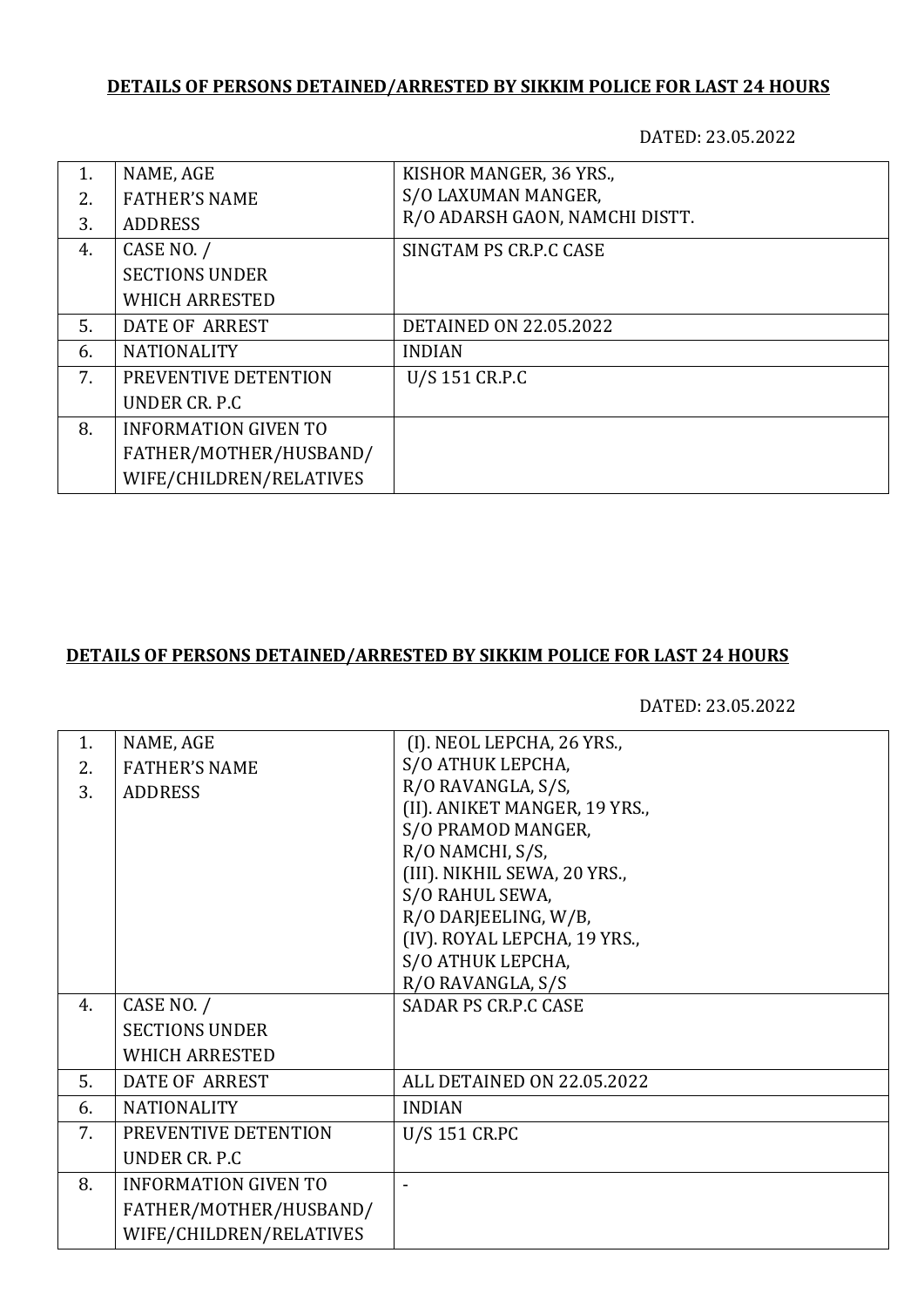# **DETAILS OF PERSONS DETAINED/ARRESTED BY SIKKIM POLICE FOR LAST 24 HOURS**

DATED: 23.05.2022

| 1. | NAME, AGE                      | SANJAY DARJEE, 36 YRS.,                 |
|----|--------------------------------|-----------------------------------------|
| 2. | <b>FATHER'S NAME</b>           | S/O RAVI DHOJ DARJEE,                   |
| 3. | <b>ADDRESS</b>                 | R/O DARA GOAN, MAJHITAR, PAKYONG DISTT. |
| 4. | <b>CASE NO./SECTIONS UNDER</b> | RANGPO PS CR.P.C CASE                   |
|    | <b>WHICH ARRESTED</b>          |                                         |
| 5. | <b>DATE OF ARREST</b>          | <b>DETAINED ON 22.05.2022</b>           |
| 6. | <b>NATIONALITY</b>             | <b>INDIAN</b>                           |
| 7. | PREVENTIVE DETENTION           | U/S 151 CR.P.C                          |
|    | UNDER CR. P.C.                 |                                         |
| 8. | <b>INFORMATION GIVEN TO</b>    |                                         |
|    | FATHER/MOTHER/HUSBAND/         |                                         |
|    | WIFE/CHILDREN/RELATIVES        |                                         |

### **DETAILS OF PERSONS DETAINED/ARRESTED BY SIKKIM POLICE FOR LAST 24 HOURS**

DATED: 23.05.2022

| 1. | NAME, AGE                   | 1). JANAM RAI, AGED 21 YEARS,            |
|----|-----------------------------|------------------------------------------|
| 2. | <b>FATHER'S NAME</b>        | S/O LATE HEM PRASAD RAI,                 |
| 3. | <b>ADDRESS</b>              | R/O NAYABAZAR SORENG DISTRICT,           |
|    |                             | 2). BIREN MAJHI, AGED 32YEARS,           |
|    |                             | S/O LATE BIR BAHADUR MAJHI,              |
|    |                             | R/O RAILGHAR JORETHANG, NAMCHI DISTRICT, |
|    |                             | 3). SAMSUNG RAI, AGED 40 YEARS,          |
|    |                             | S/O BEG RAJ RAI,                         |
|    |                             | R/O ZOOM SORENG DISTRICT                 |
|    |                             | 4). YASHIYA SUBBA, AGED 36 YEARS,        |
|    |                             | S/O CHANDRA PRAKASH SUBBA,               |
|    |                             | R/O GAIRIGOAN NAMCHI DISTIRCT            |
| 4. | CASE NO. /                  | <b>JORETHANG PS CR.P.C CASE</b>          |
|    | <b>SECTIONS UNDER</b>       |                                          |
|    | <b>WHICH ARRESTED</b>       |                                          |
| 5. | <b>DATE OF ARREST</b>       | <b>DETAINED ON 22.05.2022</b>            |
| 6. | <b>NATIONALITY</b>          | <b>INDIAN</b>                            |
| 7. | PREVENTIVE DETENTION        | U/S 151 CR.P.C                           |
|    | UNDER CR. P.C.              |                                          |
| 8. | <b>INFORMATION GIVEN TO</b> |                                          |
|    | FATHER/MOTHER/HUSBAND/      |                                          |
|    | WIFE/CHILDREN/RELATIVES     |                                          |